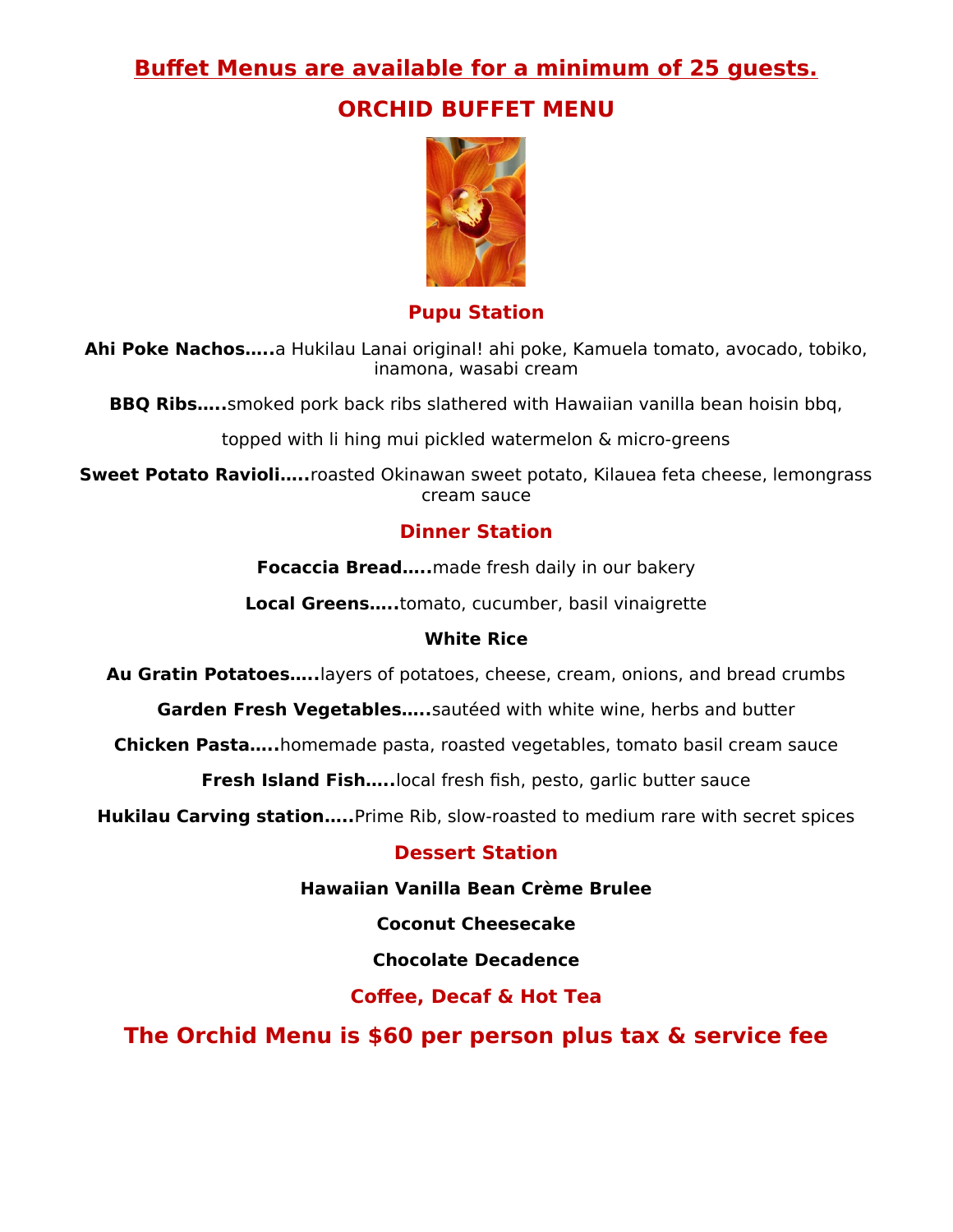## **HIBISCUS LUAU BUFFET MENU**



**Pupu Station**

**Ahi Poke Nachos…..** a Hukilau Lanai original! ahi poke, Kamuela tomato, avocado, tobiko, inamona, wasabi cream

#### **Firecracker Shrimp…..**crispy shrimp, sambal aioli

**Chicken Summer Rolls…..**rice paper wraps, grilled chicken, mint, cilantro, vegetables, peanut sauce

#### **Dinner Station**

**Focaccia Bread…..**made fresh daily in our bakery

**Romaine Salad…..**cucumber, tomato, red onion, croutons, papaya seed dressing

**Island Fresh Fruit.....** variety of tropical & seasonal fruits

#### **White Rice**

**Stir-fried Noodles.....**with fresh veggies in a sesame soy ginger sauce

**Thai Chili Chicken. …..**boneless fried chicken, local honey, sesame garlic sauce

**Fresh Island Fish …..**panko & furikake crusted local fresh fish, pineapple ginger coconut sauce

**Kalua Pork…..**tender, melt in your mouth slow roasted pork

**Dessert Station** 

**Coconut Cheesecake**

**Chocolate Decadence**

**Mini Lilikoi Pie**

**Coffee, Decaf & Hot Tea** 

**The Hibiscus Luau Menu is \$54 per person plus tax & service fee**